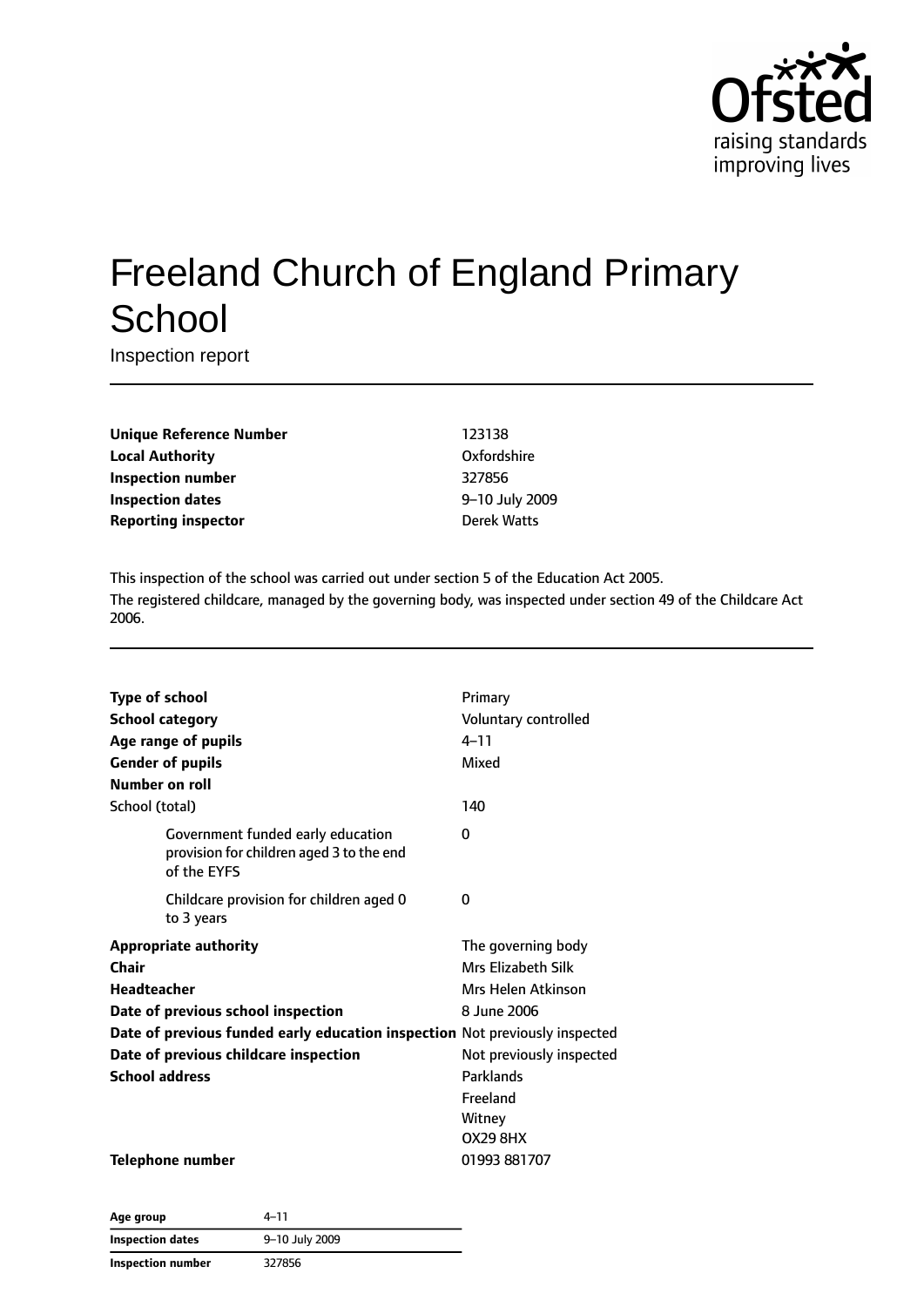| Age group         | $4 - 11$       |
|-------------------|----------------|
| Inspection dates  | 9-10 July 2009 |
| Inspection number | 327856         |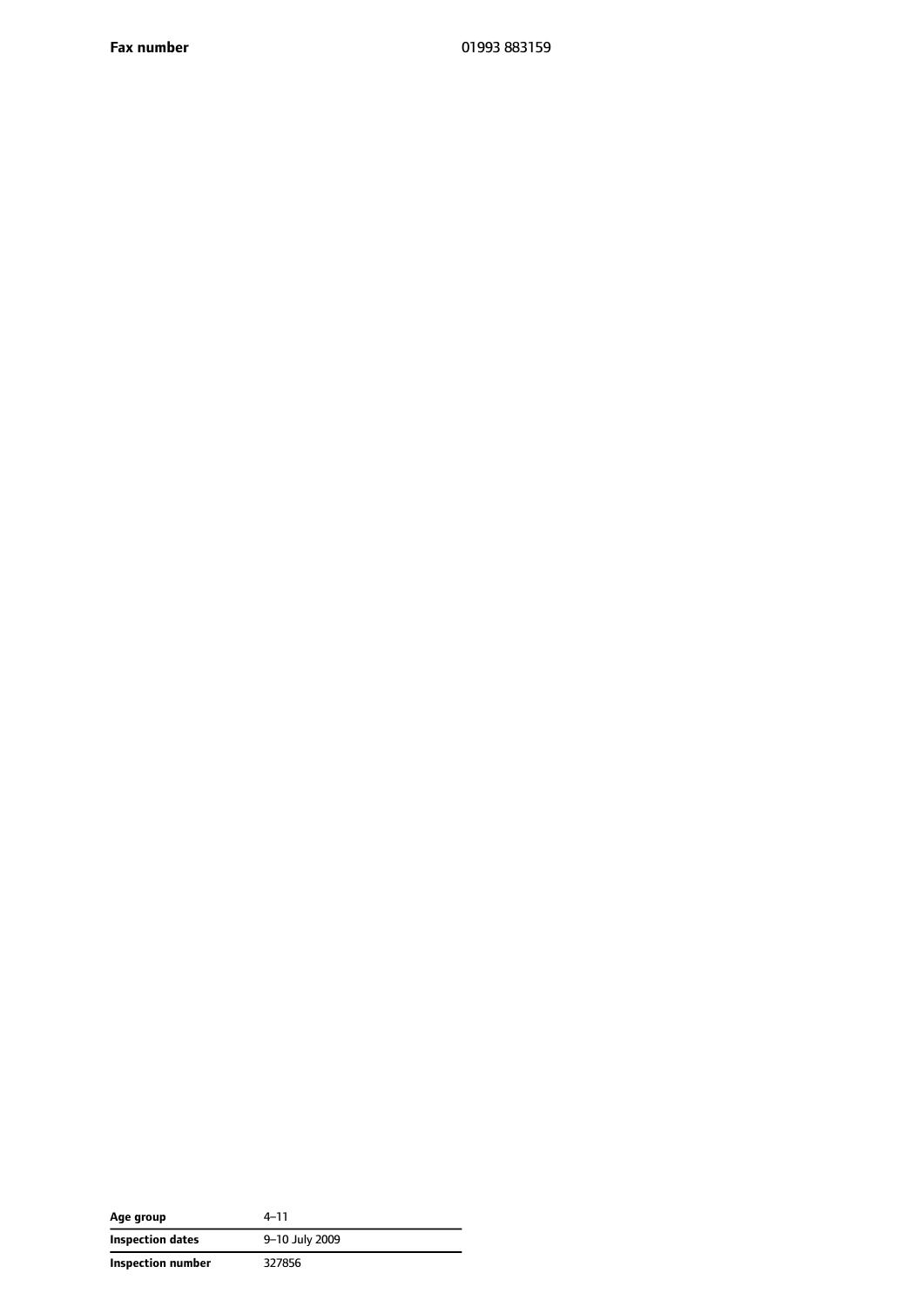.

<sup>©</sup> Crown copyright 2009

Website: www.ofsted.gov.uk

This document may be reproduced in whole or in part for non-commercial educational purposes, provided that the information quoted is reproduced without adaptation and the source and date of publication are stated.

Further copies of this report are obtainable from the school. Under the Education Act 2005, the school must provide a copy of this report free of charge to certain categories of people. A charge not exceeding the full cost of reproduction may be made for any other copies supplied.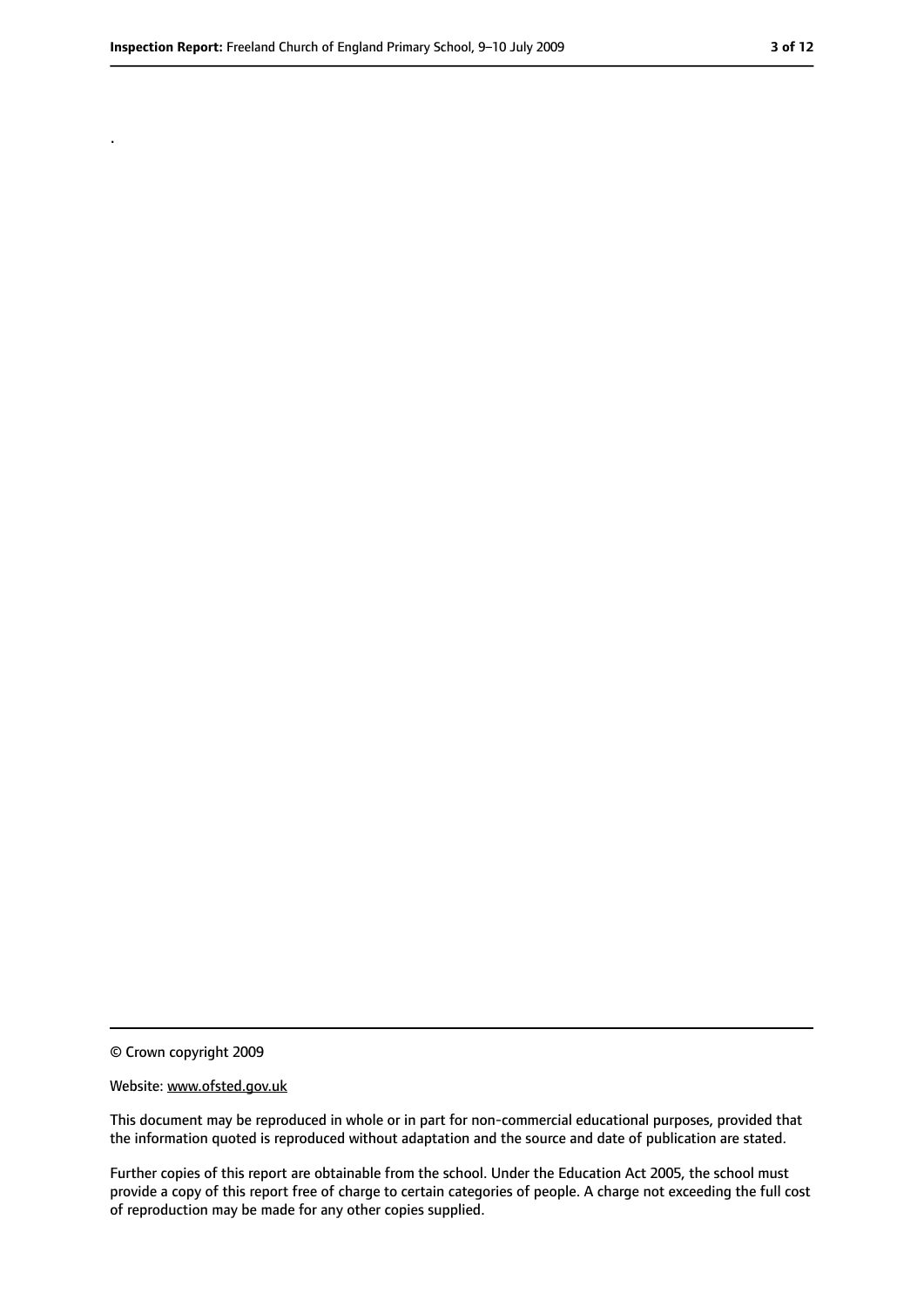# **Introduction**

The inspection was carried out by an Additional Inspector.

### **Description of the school**

Freeland CE is a smaller-than-average primary school. Most of the pupils are from a White British background. Very few pupils speak English as an additional language. The proportion of pupils with learning difficulties and/or disabilities, largely moderate learning difficulties, is below average but a higher-than-average proportion of pupils have a statement of special educational need. There is Early Years Foundation Stage provision for children in Reception. The headteacher was appointed in September 2006, soon after the last inspection. The school has had a more settled teaching force since the last inspection.

A private company in partnership with the school offers pre-school provision. This provision is inspected separately.

# **Key for inspection grades**

| Outstanding  |
|--------------|
| Good         |
| Satisfactory |
| Inadequate   |
|              |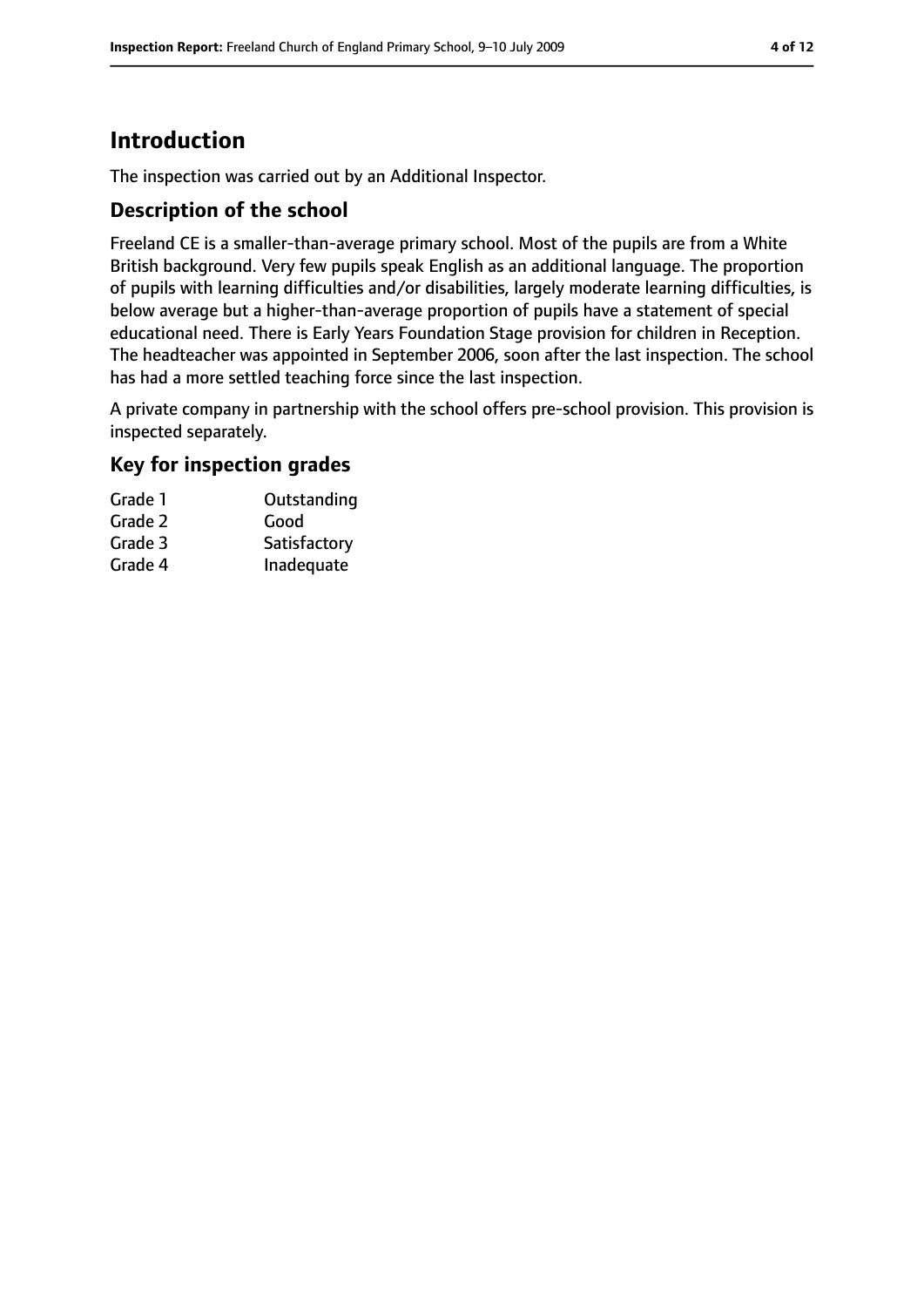# **Overall effectiveness of the school**

#### **Grade: 2**

Freeland CE is a good school that has made considerable improvementssince the last inspection. There are outstanding aspects to its work. Highly effective care, guidance and support and a very positive school atmosphere lead to outstanding personal development and well-being for pupils. Children in the Early Years Foundation Stage get off to a good start because of good provision. Across the school pupils achieve well because of good teaching and an exciting curriculum. Standards are high by the end of Year 6.

Good leadership and management have contributed considerably to the school'simprovements, the good quality provision and the favourable outcomes for pupils. The headteacher is well focused on improving teaching, the curriculum and the environment. She provides very good leadership and has rightly gained the confidence and respect of pupils, parents, staff and governors. Along with her staff she has created a very positive climate for pupils to learn in. Teamwork among the staff is strong and there is a clear commitment to improvement. A parent commented, 'Freeland has developed well under the headteacher's leadership.' Other key leaders provide effective support in the school's development. Performance is systematically monitored and reviewed. The findings of self-evaluation are used well to plan and bring about needed improvements. Work to improve assessment, teaching and the curriculum has had a positive impact on pupils' all-round development. Governance has also improved. Governors have a good understanding of the school's performance. They offer constructive challenge as well as providing strong support. The school's track record of improvement demonstrates a good capacity to improve further.

Community cohesion is promoted well. There are good partnerships with parents, the church and the local community. Global community cohesion is less well developed but the school has plans to develop partnerships with organisations overseas. Parents hold positive views about the school and give it their support. The vast majority are very pleased with the care and education provided for their children. Pupils' enjoyment, the positive ethos, pupils' progress, teaching and additional activities receive a good deal of well-merited praise. Typical comments from parents were, 'My children love going to school', 'Huge improvements to the ethos over the past two to three years', 'Very pleased with my child's progress', 'The school has a very friendly atmosphere', 'Commitment from teachers is fantastic' and 'Varied range of extracurricular activities.'

Pupils' personal development and well-being are real strengths. They thoroughly enjoy school and this is reflected by their keen participation in activities and their good attendance. Pupils are courteous, polite and relate extremely well to others. Their skills of working independently or as part of a team are particularly well developed. Behaviour is outstanding in lessons and around school. Pupils adopt healthy lifestyles and safe practices. They make positive contributions to the school and wider community. Pupils are extremely well prepared for the next stage of their education and for the future.

Standards by the end of Year 2 are above average overall but only average in writing, where fewer pupils than expected attain the higher levels. Standards by the end of Year 6 are high. National test results for Year 6 dipped in 2008, particularly in writing. The school has taken swift action to address this issue and provisional tests for 2009, and pupils' work, show that standards are high again. Pupils' performance in writing in Year 6 is much improved because of action taken by the school.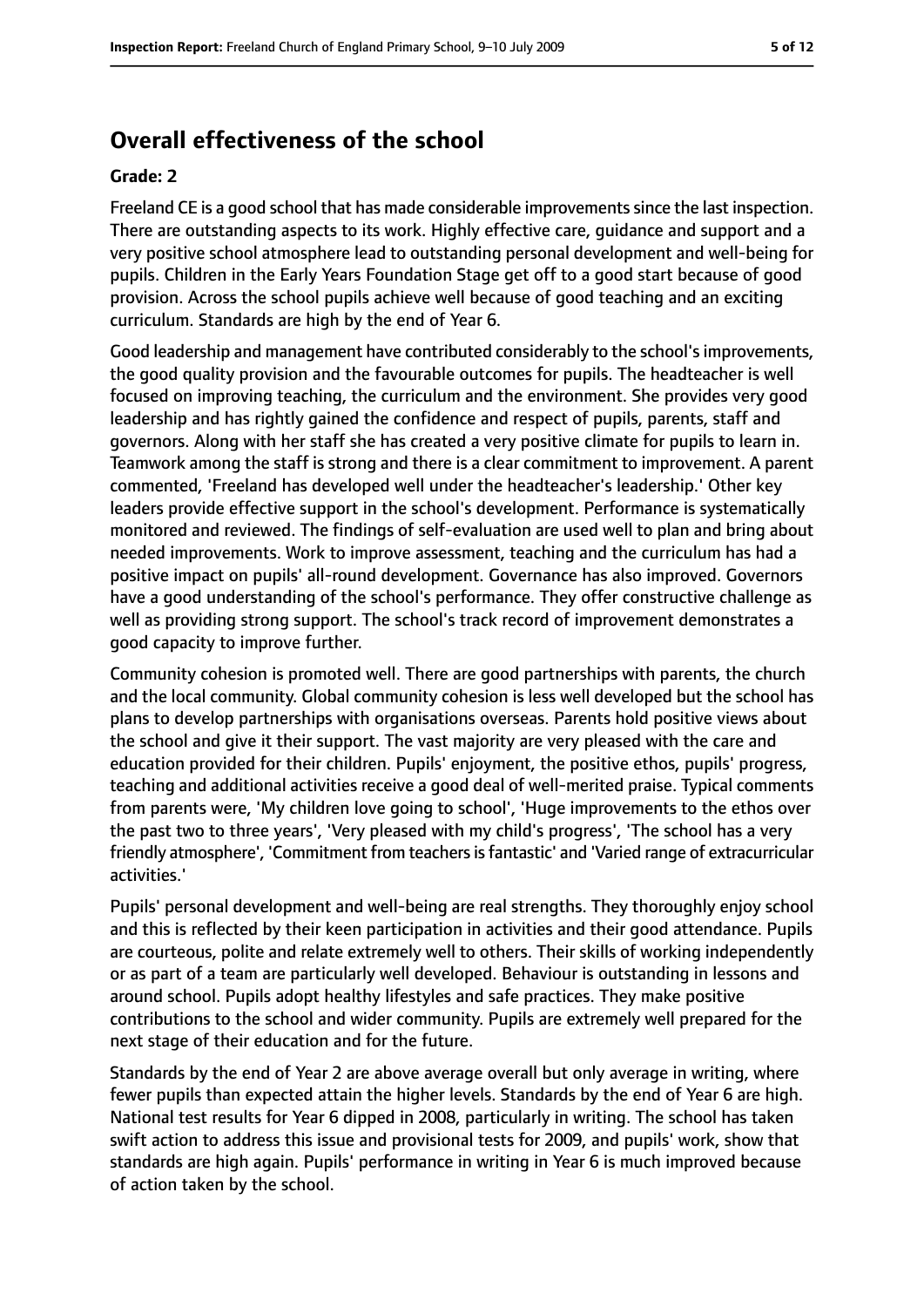Good teaching and a creative curriculum contribute well to pupils' good progress. There are examples of outstanding teaching. Newly qualified teachers have settled very well. Teachers' explanations, instructions and questioning promote learning effectively. There are good opportunities for discussion and so pupils are articulate and confident speakers. Assessment is used well to match tasks to pupils' abilities and needs. Pupils are challenged well and they make good gains in their learning. They are set clear individual learning targets in literacy and numeracy so they know how to improve. Their skills in assessing their own and others' work are well developed. A very good range of additional activities enhances pupils' learning and enjoyment.

### **Effectiveness of the Early Years Foundation Stage**

#### **Grade: 2**

Most year groups enter the school with the knowledge, understanding and skills above those expected for their age. By the end of Reception, standards are above average in most areas of learning except in elements of literacy, particularly writing. The school is rightly exploring further strategies to improve children's progress in early writing skills. The Early Years Foundation Stage is well led and managed and there have been good improvements to this area since the last inspection. Good partnerships with the pre-school enable the children to settle quickly into Reception. Children make outstanding gains in their personal and social development because of the outstanding attention to welfare and the first-rate relationships established between adults and children. Good teaching and an interesting range of learning activities enable children to make good progress in all other areas of learning. Children thoroughly enjoy their learning and the activities provided. Speaking and listening are successfully incorporated into all activities. The wide range of outdoor activities contributes well to children's creative and physical development. Children have plenty of opportunities to explore, be creative and work independently.

### **What the school should do to improve further**

- Implement effective strategies to improve performance in writing for children in Early Years Foundation Stage and pupils in Years 1 and 2, particularly for the more able.
- Extend the opportunities for promoting global community cohesion as identified in the school's improvement planning.

# **Achievement and standards**

#### **Grade: 2**

Pupils achieve well as they progress through the school. Standards by the end of Year 2 are above average in reading and mathematics but average in writing. Opportunities to extend pupils' writing skills are sometimes missed, particularly for the more able. Standards in the current Year 6 are high in English, mathematics and science. There have been good improvements in Years 3 to 6 in writing. Pupils write for different purposes and in various styles. Interesting initiatives such as writing workshops at Woodstock Museum have enhanced the school's drive to improve writing. Pupils who need additional help with their learning make good progress because of the well-targeted support from teaching assistants.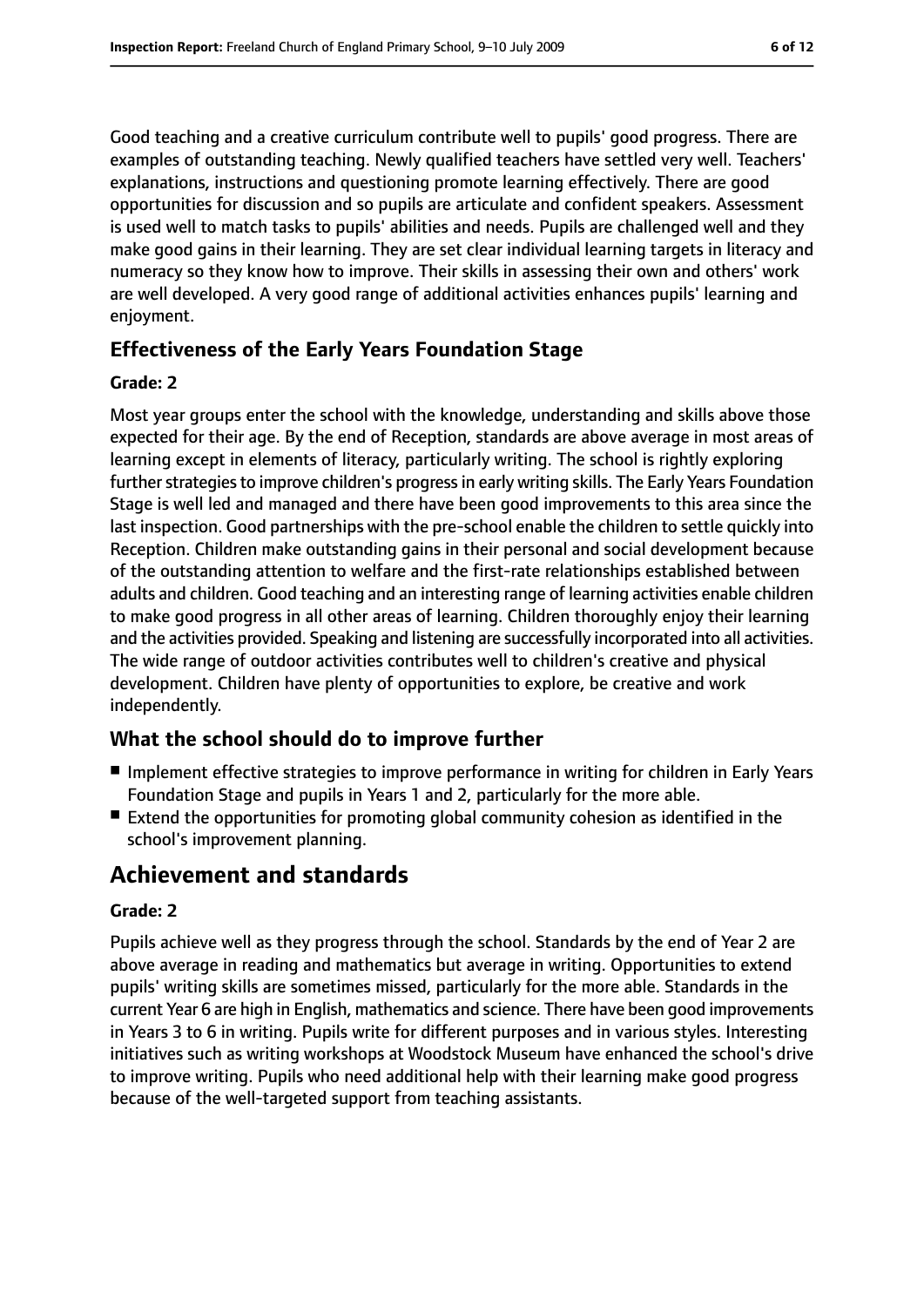# **Personal development and well-being**

#### **Grade: 1**

Pupils proudly reported to the inspector, 'Everyone knows each other and we all get on really well.' Pupils' spiritual, moral, social and cultural development is outstanding. The school's golden rule of pupils acting with courtesy, consideration and respect at all times is demonstrated exceptionally well by pupils. A parent commented, 'I like the values that the school encourages and the politeness and respect towards adults.' High expectations by staff and excellent relationships lead to outstanding behaviour. Rare incidents of inappropriate behaviour are dealt with effectively and swiftly. Pupils adopt healthy lifestyles and participate in a range of vigorous physical exercise. They show a first-rate knowledge and understanding of healthy diets. Pupils make a good contribution to the school and the wider community. Those on the school council represent their fellow pupils well and have contributed to improving outdoor play arrangements. The choir performs in the local community. Funds are raised for national and global charities. At Freeland pupils are extremely well prepared for the future because they are making good progressin literacy and numeracy. They apply information and communication technology skills well and their personal and social skills are extremely well developed.

# **Quality of provision**

### **Teaching and learning**

#### **Grade: 2**

Pupils say, 'Lessons are great fun.' Pupils make good progress because of the good teaching they receive. There are examples of outstanding practice. Teachers share the purpose of the lesson with the class so pupils know what they are expected to learn. Pupils are extremely keen and respond very positively to their teachers' clear and informative instructions and explanations. Questioning is used well to check pupils' knowledge and understanding of new work. Pupils make good gains in speaking and listening because of the wide opportunities for paired and group discussion. Teachers use assessment information well to tailor activities and tasks to pupils' needs. As a result, pupils are challenged, their interest is sustained and they make good progress. Occasionally, opportunities are missed to extend the more able, particularly in writing in Years 1 and 2. Teaching assistants are deployed well and make a valuable contribution to pupils' learning, particularly for those who need additional support with literacy and numeracy. The marking of pupils' work is constructive and helpful.

### **Curriculum and other activities**

#### **Grade: 2**

The curriculum promotes good progress for pupils and contributes exceptionally well to their personal development and well-being. Provision for reading, mathematics and science is effective and this has a positive impact on achievement and standards in these areas. The school recognises the need to improve provision for writing in Years 1 and 2 in order to raise pupils' achievement. Much has been done to develop a creative and exciting curriculum. There are good links between subjects which add meaning, relevance and enjoyment to pupils' learning. For example, the Rain Forest topic in Years 3 and 4 successfully incorporated writing, geography, science and art. Information and communication technology is used well to support pupils' learning in a range of subjects. A wide range of additional activities are provided including clubs and visits. These are much appreciated by pupils and their parents. Popular clubs include chess, choir, journalists, recorders and a range of sports events. Successful residential visits for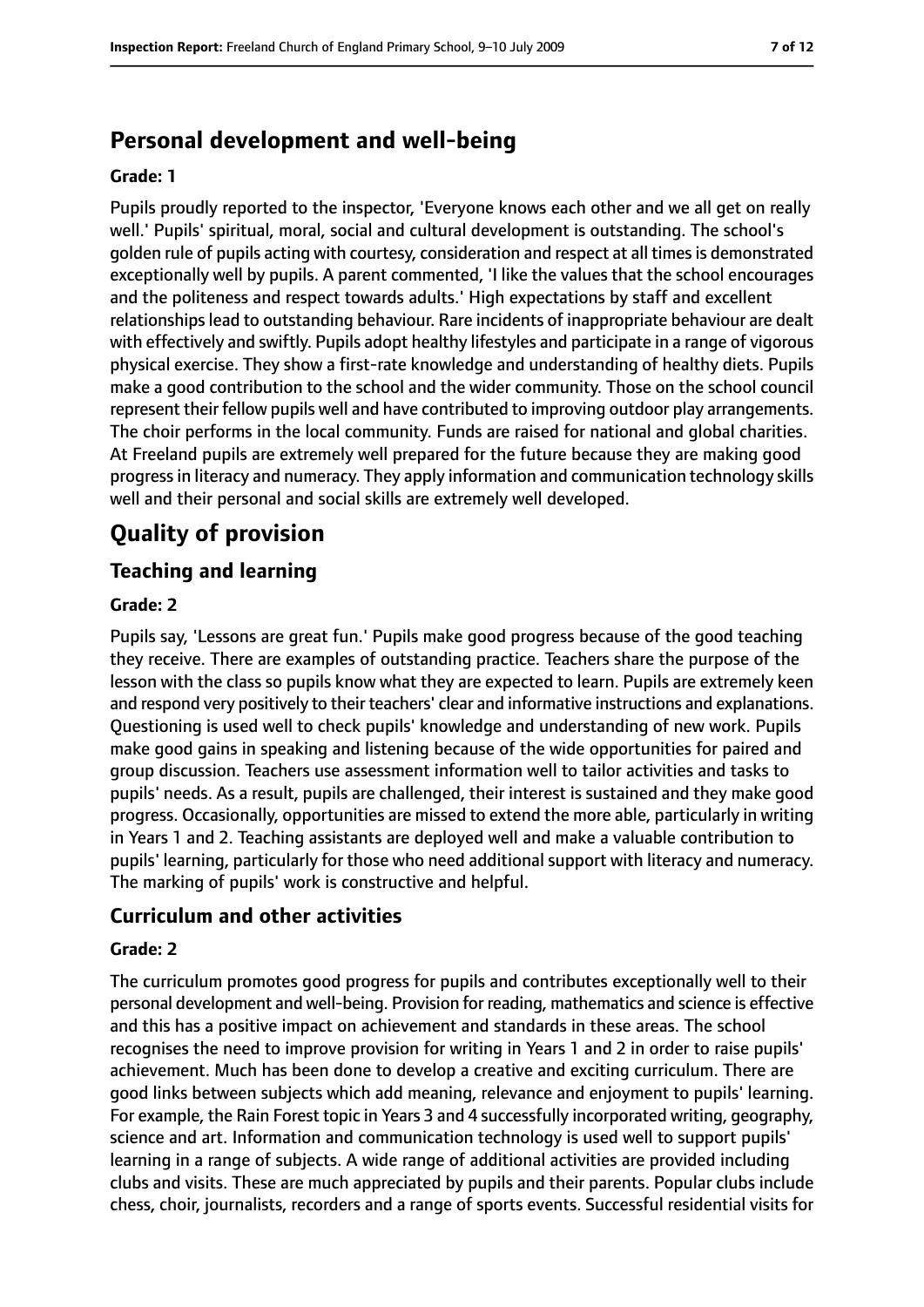Years 5 and 6 provide exciting outdoor opportunities for pupils to learn new skills and to work together in teams. Health and safety education is promoted very effectively across the curriculum.

### **Care, guidance and support**

#### **Grade: 1**

Excellent pastoral care and the school's very positive ethos underpin pupils' outstanding personal development and well-being. Procedures to ensure that pupils are protected and safe are highly effective. Pupils feel very well cared for and are confident that there is always an adult they can turn to if they are upset or have a problem. As a parent wrote, 'My children have always been very well looked after.' Pupils with moderate learning difficulties receive effective support and have full access to the curriculum and activities. Academic guidance for pupils is good and much improved since the last inspection. Teachers use assessment data effectively to plan and guide the next steps of pupils' learning. Pupils are set specific learning targets in literacy and numeracy. Through the 'Assessment for Learning' initiative, pupils' skills in assessing and reviewing their own and others' work are well developed.

# **Leadership and management**

#### **Grade: 2**

The headteacher provides very good leadership and clear educational direction. She is sharply focused on improving provision and raising achievement. Leadership roles and responsibilities have been effectively distributed among the staff, and these roles are developing well. Self-evaluation is good. As a result, leaders and managers have a clear understanding of the school's strengths and take effective action to bring about improvements. Senior staff have brought about improvements to pupils' performance in writing in Years 3 to 6. Leaders are aware that more needs to be done to improve writing in Years 1 and 2.

Community cohesion is promoted well. The school has a good understanding of the community it serves. There are strong partnerships with parents and the church. Different cultures and religions are promoted effectively through the school's curriculum. The need to increase global community cohesion has, rightly, been identified by the school as a priority for improvement.

The role of governors has been extended since the last inspection and, as a result, governors have a good understanding of the school's performance. They provide strong support and hold the school to account. Governors are rightly pleased with the school's improvements.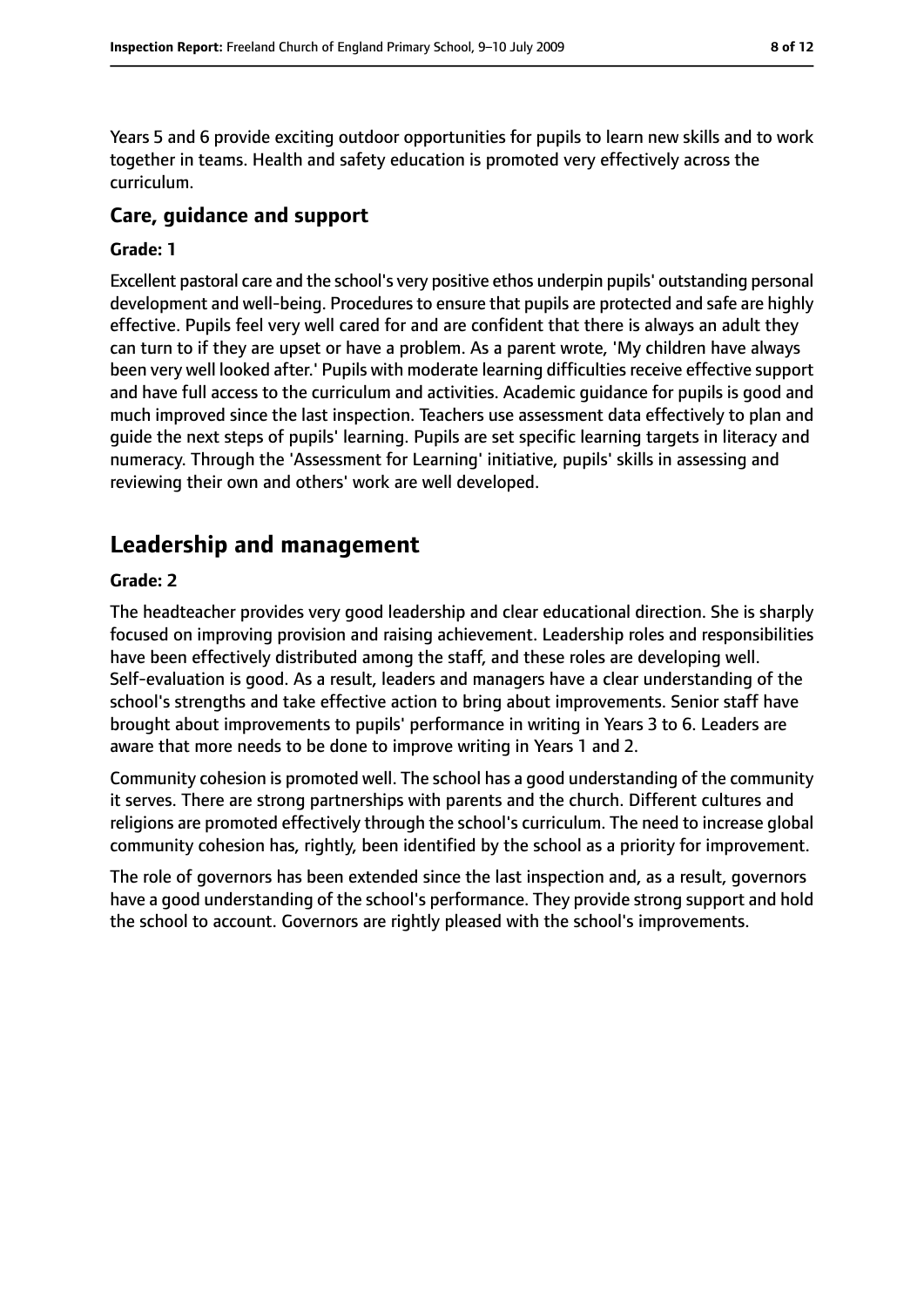**Any complaints about the inspection or the report should be made following the procedures set out in the guidance 'Complaints about school inspection', which is available from Ofsted's website: www.ofsted.gov.uk.**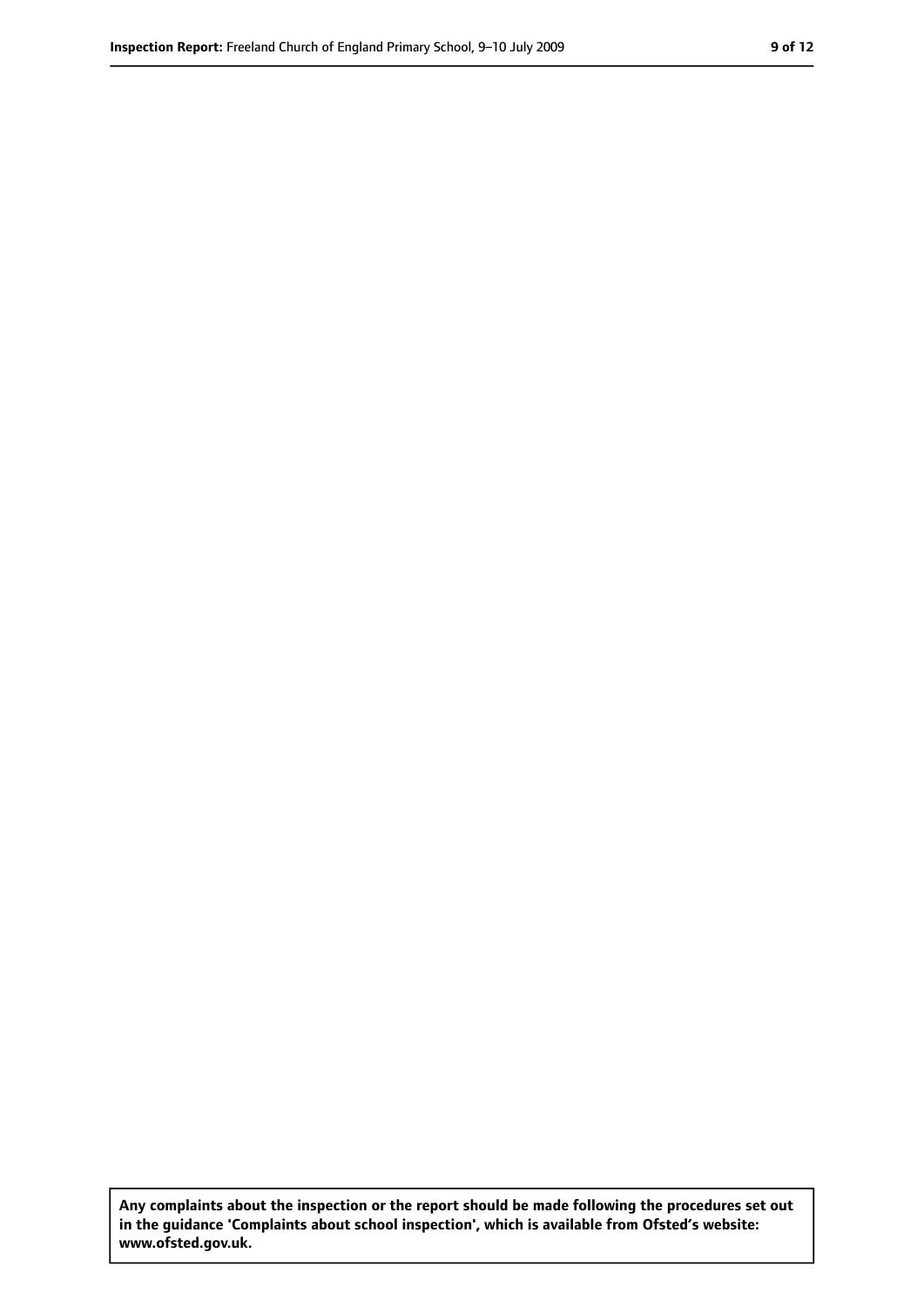# **Inspection judgements**

| Key to judgements: grade 1 is outstanding, grade 2 good, grade 3 satisfactory, and | <b>School</b>  |
|------------------------------------------------------------------------------------|----------------|
| arade 4 inadequate                                                                 | <b>Overall</b> |

### **Overall effectiveness**

| How effective, efficient and inclusive is the provision of<br>education, integrated care and any extended services in meeting the<br>needs of learners? |     |
|---------------------------------------------------------------------------------------------------------------------------------------------------------|-----|
| Effective steps have been taken to promote improvement since the last<br>inspection                                                                     | Yes |
| How well does the school work in partnership with others to promote learners'<br>well being?                                                            |     |
| The capacity to make any necessary improvements                                                                                                         |     |

## **Effectiveness of the Early Years Foundation Stage**

| How effective is the provision in meeting the needs of children in the<br><b>EYFS?</b>       |  |
|----------------------------------------------------------------------------------------------|--|
| How well do children in the EYFS achieve?                                                    |  |
| How good are the overall personal development and well-being of the children<br>in the EYFS? |  |
| How effectively are children in the EYFS helped to learn and develop?                        |  |
| How effectively is the welfare of children in the EYFS promoted?                             |  |
| How effectively is provision in the EYFS led and managed?                                    |  |

### **Achievement and standards**

| How well do learners achieve?                                                                               |  |
|-------------------------------------------------------------------------------------------------------------|--|
| The standards <sup>1</sup> reached by learners                                                              |  |
| How well learners make progress, taking account of any significant variations<br>between groups of learners |  |
| How well learners with learning difficulties and/or disabilities make progress                              |  |

#### **Annex A**

<sup>&</sup>lt;sup>1</sup>Grade 1 - Exceptionally and consistently high; Grade 2 - Generally above average with none

significantly below average; Grade 3 - Broadly average to below average; Grade 4 - Exceptionally low.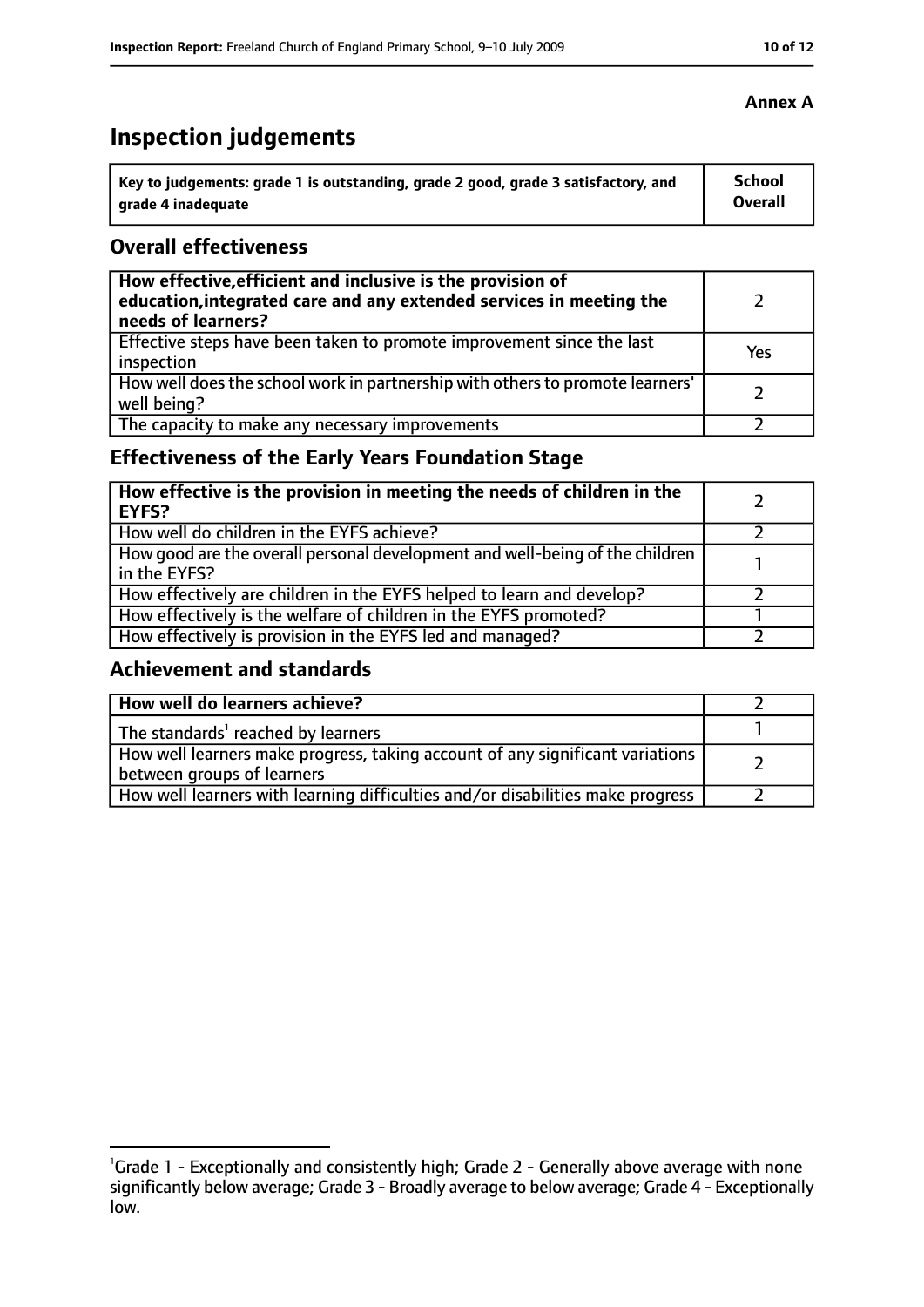# **Personal development and well-being**

| How good are the overall personal development and well-being of the<br>learners?                                 |  |
|------------------------------------------------------------------------------------------------------------------|--|
| The extent of learners' spiritual, moral, social and cultural development                                        |  |
| The extent to which learners adopt healthy lifestyles                                                            |  |
| The extent to which learners adopt safe practices                                                                |  |
| The extent to which learners enjoy their education                                                               |  |
| The attendance of learners                                                                                       |  |
| The behaviour of learners                                                                                        |  |
| The extent to which learners make a positive contribution to the community                                       |  |
| How well learners develop workplace and other skills that will contribute to<br>their future economic well-being |  |

# **The quality of provision**

| How effective are teaching and learning in meeting the full range of<br>learners' needs?              |  |
|-------------------------------------------------------------------------------------------------------|--|
| How well do the curriculum and other activities meet the range of needs and<br>interests of learners? |  |
| How well are learners cared for, quided and supported?                                                |  |

## **Leadership and management**

| How effective are leadership and management in raising achievement<br>and supporting all learners?                                              |     |
|-------------------------------------------------------------------------------------------------------------------------------------------------|-----|
| How effectively leaders and managers at all levels set clear direction leading<br>to improvement and promote high quality of care and education |     |
| How effectively leaders and managers use challenging targets to raise standards                                                                 |     |
| The effectiveness of the school's self-evaluation                                                                                               |     |
| How well equality of opportunity is promoted and discrimination eliminated                                                                      |     |
| How well does the school contribute to community cohesion?                                                                                      |     |
| How effectively and efficiently resources, including staff, are deployed to<br>achieve value for money                                          |     |
| The extent to which governors and other supervisory boards discharge their<br>responsibilities                                                  |     |
| Do procedures for safequarding learners meet current government<br>requirements?                                                                | Yes |
| Does this school require special measures?                                                                                                      | No  |
| Does this school require a notice to improve?                                                                                                   | No  |